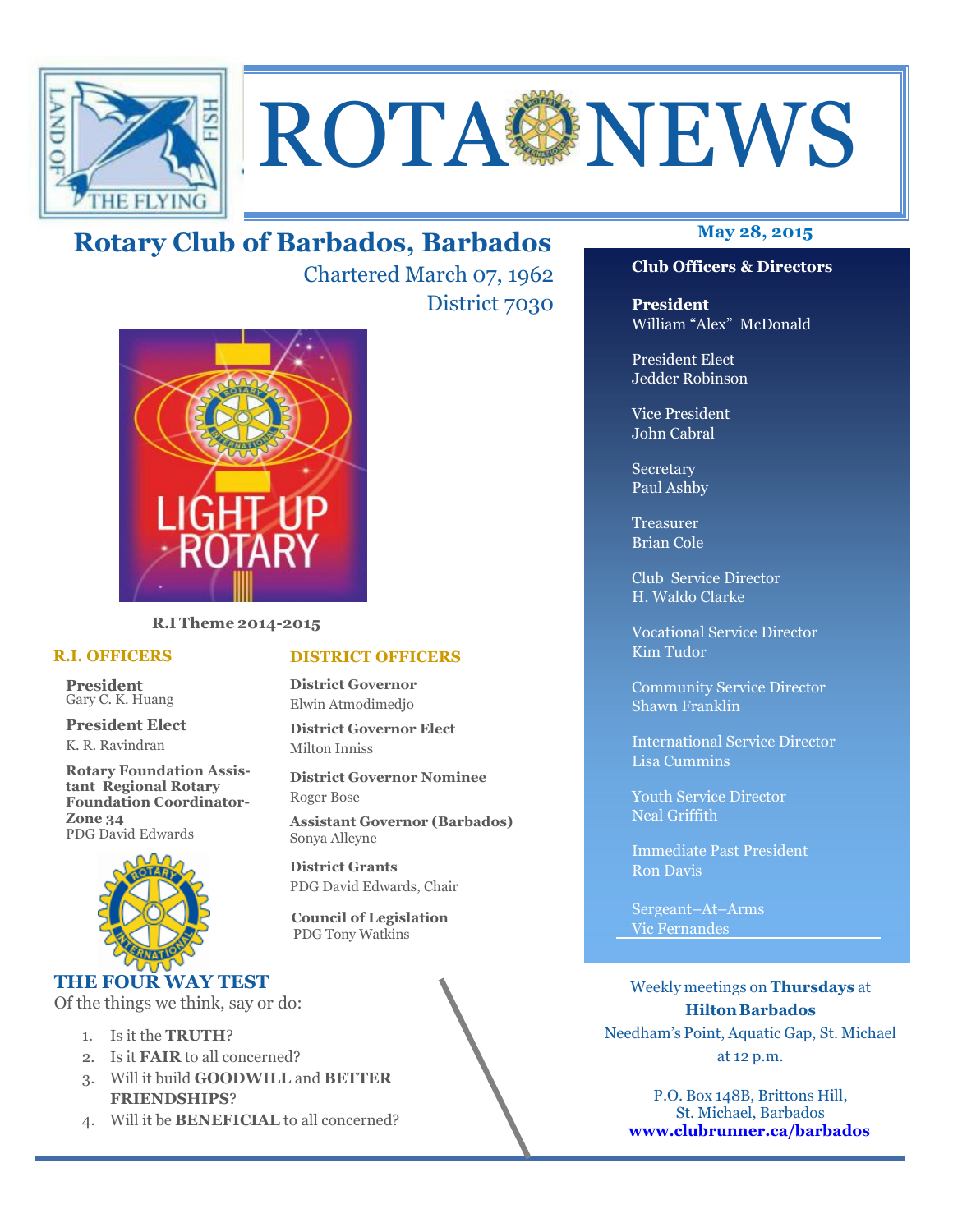#### **THE ROTARY CLUB OF BARBADOS WELCOMES ALL VISITING ROTARIANS AND GUESTS**

#### **Today is a Fellowship Meeting. Our Greeters are Past President Jerry Ishmael & Rotarian Joel Brathwaite**

#### **Past President Jerome "Jerry" Ishmael**

joined the Club on July 22, 1999. He was introduced by PP Lionel Moe and PP Vic Fernandes. His Classification is Event Management. Before becoming President for 2007-08 Jerry had served in many areas of Club life. From 2001-2003 he was Director of Club Service; 2003- 04 Director of Community Service; Sergeant –At-Arms 2004-05; Chairman, Public Relations 2005-06; and President



Elect, Chairman Fund Raising 2006-07. From 2009-2014 he served as Chairman Fellowship. Also he was a member of the 50th Anniversary Sub-committee. Currently he is serving on the following subcommittees - Fellowship, PR, Fund Raising and the Challenged/Senior Citizens.

For his Presidential Project he upgraded the Sir Clyde Gollop Men's Hostel at Hindsbury Road and completed the Evalina Smith Children's Ward Project at the St. Philip District Hospital which had commenced the previous year. Jerry's contribution to Club and Community was recognized with a Paul Harris Fellowship Award in June 2003.

**Rotarian Joel Brathwaite** joined the Club on July 21, 2006. His Classification is Communications—Postal Services. He was introduced to the Club by PP Lionel A. Moe.

He has served as a member of the Club Bulletin Committee 2007-2011, Drug Awareness & Environment 2011-12. For 2012-13 he served on the Children's Homes and Environment sub-committees and for 2014-15 Vocational Service, Environment sub-committees.



Joel has accepted the responsibility for guaranteeing the timely delivery of The Rotarian, in his former capacity as Post Master General. ————————————————————————————————--

#### **HIGHLIGHTS OF THE FELLOWSHIP MEETING HELD ON MAY 21, 2015 - Recorded by** *D.R. Douglin*

**President Alex**, was again in the Chair this week counting down to the end of June stating that he was looking forward to handing over to PE Jedder (and being advisor to the BOD)

After the seeming "mix up" with who should lead the Anthem having called on Rotarian Ron—PP Ron led the singing in his usual stentorian voice.

The Club was brought to a sense of occasion; as we are invited to observe a *Moment of Silence in Memory of Jabarry, the son of Past Director Trevor Whitehall, who had died earlier in the week. Jabarry was aged 35.* 

**PEE & IS Director Lisa** presented a short pictorial feature on MUN Conference which was held at LESC in March. The presentation is available on Club Runner; compliments of Chair Steve FC.





#### **Community Service Director Shawn** updated the Club on the

sponsored Beach Day on Saturday, May 30 for 100 Children of the Child Care Board. The event will be held at Browne's Beach from 10:30 a.m. until 4:30 p.m. The Rotary Family is invited.

#### **HIGHLIGHTS OF THE FELLOWSHIP MEETING HELD ON MAY 21, 2015**

Following the Challenge offered at our February Club Forum to identify a Community Project of NEED, Chair Dr. Ron Ramsay sought the support of the Club to engage in a "Clean Up" of a residence near to his professional office on Saturday, May 23. Members were asked to meet at his office for 8:00 a.m.



**Youth Service Director Neal** gave an update on the activities of 29th Rotaract District Conference, May 21-24, which had commenced but would be having the Opening Ceremony at the Barbados Museum later in the evening.

Members were encouraged to participate in the events welcoming our guests from throughout the Caribbean.



**President Alex thanked Autism Chair Tracey K-L for coordinating the excellent Seminar on Autism**  which was well received. Further he stated that it was a Quality Event which bore all the hallmarks of Rotary Family, for not only did members assist but spouses also



gave sterling support. Presentations are available on our website

So critical was this intervention, the Club is proposing to have an event in the Summer to attract more of the Care Givers who may be available at that time.

**President Alex, on behalf of Vocational Services Director Kim, reported on the plans for Rotary Day which will be jointly celebrated on Saturday, June 20 with a "clean up and beautification" of an area at Weston, St. James.** 

*To signal the end of the meeting, President Alex, with gusto, raised the seeming throng of HAPPY BIRTHDAY to PE Erskine LT who was celebrating on the day.* 



**Over 150 delegates attended** and heard opening remarks by conference Chair, Rotaractor Alicia Simmons, the DRR, Vanessa Boyce from Trinidad and Tobago and DG Elwin. After the formalities were completed the dancing started and continued until late in the evening.

#### **MEETING DETAILS - Thursday May 21, 2015 SAA - PP Victor Fernandes**

- Attendance 51%
- **Raffle \$104.00**
- **Winner PP Ron Davis**
- **Fines \$157.55**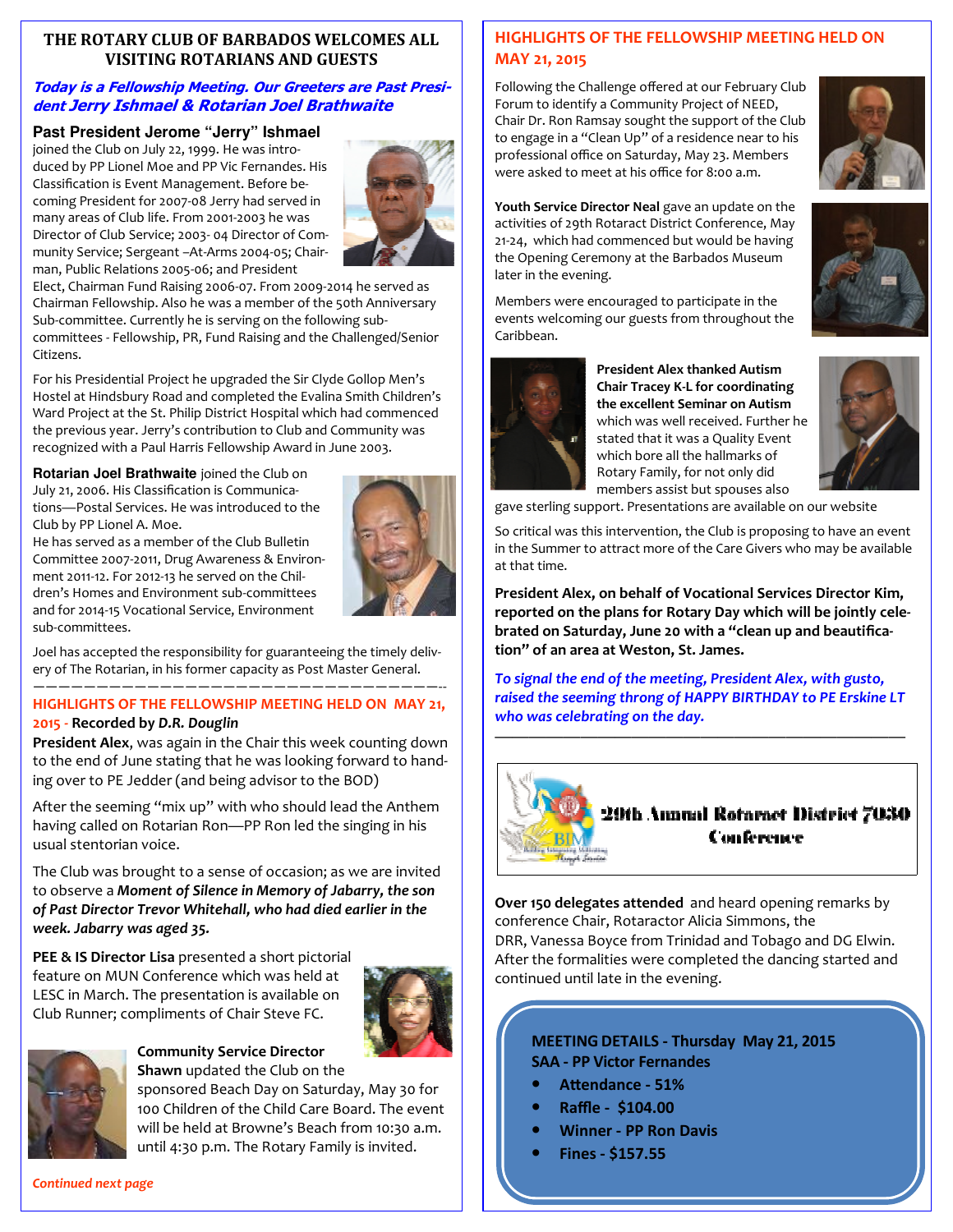













**ROW FOR CHARITY— WELCOME FROM KAYSIA VEMEUIL & CARINA SNAGG** 



**WINNERS** 



**SECOND**